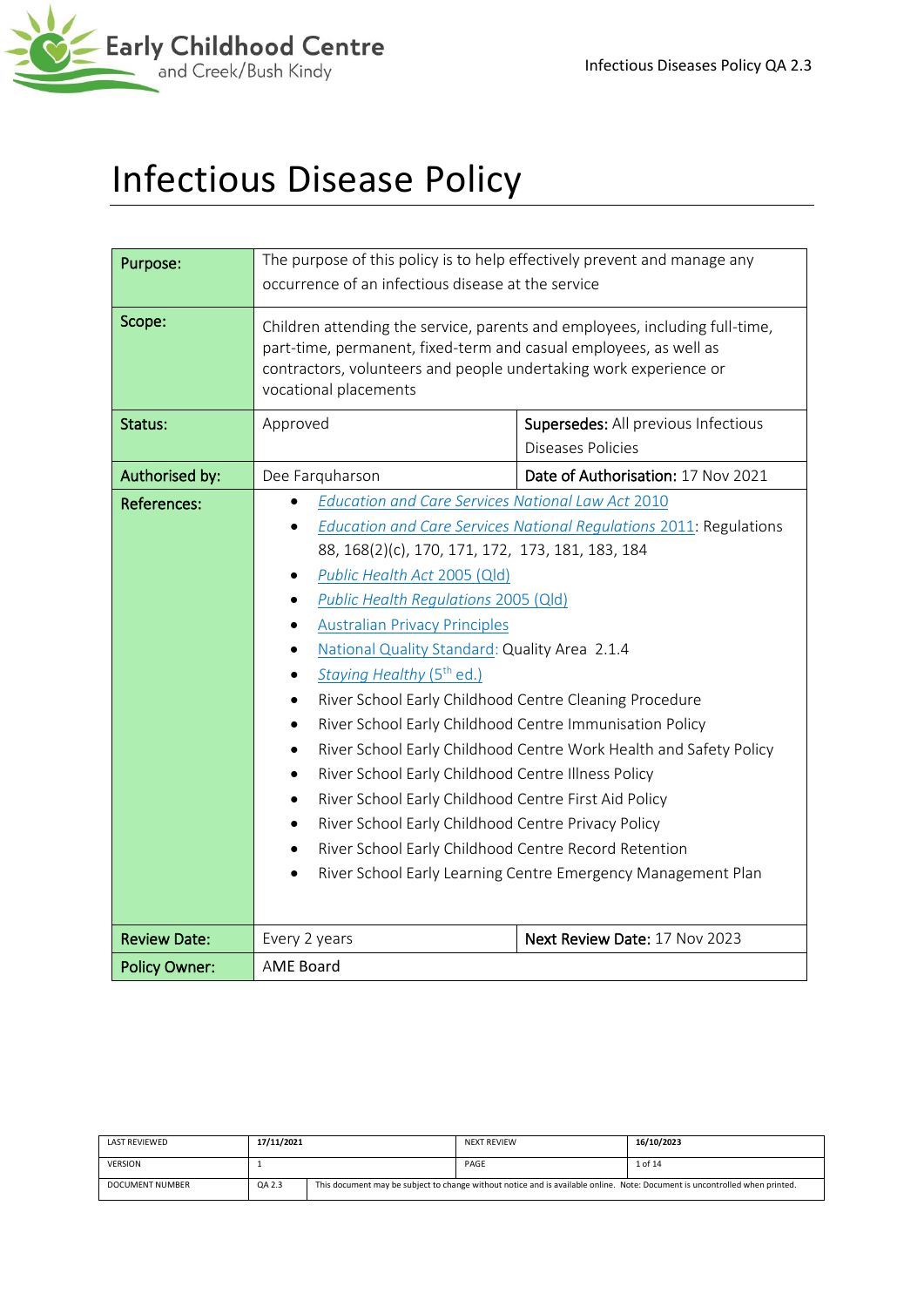

# **Policy Statement**

River School Early Childhood Centre is committed to ensuring the health and safety of children and employees at the service by taking reasonable steps to break the chain of any infection and stopping the spread of disease.

In line with the *Education and Care Services National Regulations* 2011, the National Health and Medical Research Council's exclusion guidelines and *Staying Healthy* (5th ed), including its disease fact sheets and table of Recommended Minimum Exclusions Periods (see Appendix 1), it is the policy of River School Early Childhood Centre to take reasonable steps to prevent the spread of an infectious disease at the service by:

- Excluding children and employees with an infectious disease from the service until the recommended minimum exclusion period has passed and/or they are medically cleared to attend, according to the specific disease.
- Ensuring that parents understand that they are required keep children away from the service if they have an infectious disease and are to inform the service of such.
- Ensuring that employees understand that they are required to not report for work, if they have an infectious disease, and are to inform the service of such.
- Excluding from the service children and employees who are not medically vaccinated against a vaccine-preventable infectious disease for which there is an occurrence at the service until they are medically cleared to attend.
- Potentially requiring employees who are not medically vaccinated against a vaccinepreventable infectious disease for which there is an occurrence at the service to take antibiotics, even if the employee is not ill, and dependent upon professional advice.
- Excluding "contacts" of children and employees with an infectious disease from the service until the recommended minimum exclusion period has passed and/or they are medically cleared to attend, according to the specific disease.
- Ensuring that special care and consideration are given in the event of an occurrence of an infectious disease at the service whilst an employee is pregnant.
- Ensuring that the River School Early Childhood Centre Illness Policy is applied if there is an occurrence of an infectious disease at the service.
- Ensuring that appropriate health and hygiene practices are followed in line with the River School Early Childhood Centre Health and Hygiene Policy. Cleaning Procedure and Infectious Disease Procedures, particularly regarding:
	- o Effective hand hygiene;
	- o Cough and sneeze etiquette;
	- o Appropriate use of gloves; and
	- o Effective environmental cleaning;
- Promoting medical immunisation in line with the River School Early Childhood Centre Immunisation Policy.
- Informing the Public Health Unit of Queensland Health of the occurrence of a notifiable disease, in line with fact sheet for the particular disease.

| <b>LAST REVIEWED</b> | 17/11/2021 |                                                                                                                             | <b>NEXT REVIEW</b> | 16/10/2023 |
|----------------------|------------|-----------------------------------------------------------------------------------------------------------------------------|--------------------|------------|
| <b>VERSION</b>       |            |                                                                                                                             | PAGE               | 2 of 14    |
| DOCUMENT NUMBER      | QA 2.4     | This document may be subject to change without notice and is available online. Note: Document is uncontrolled when printed. |                    |            |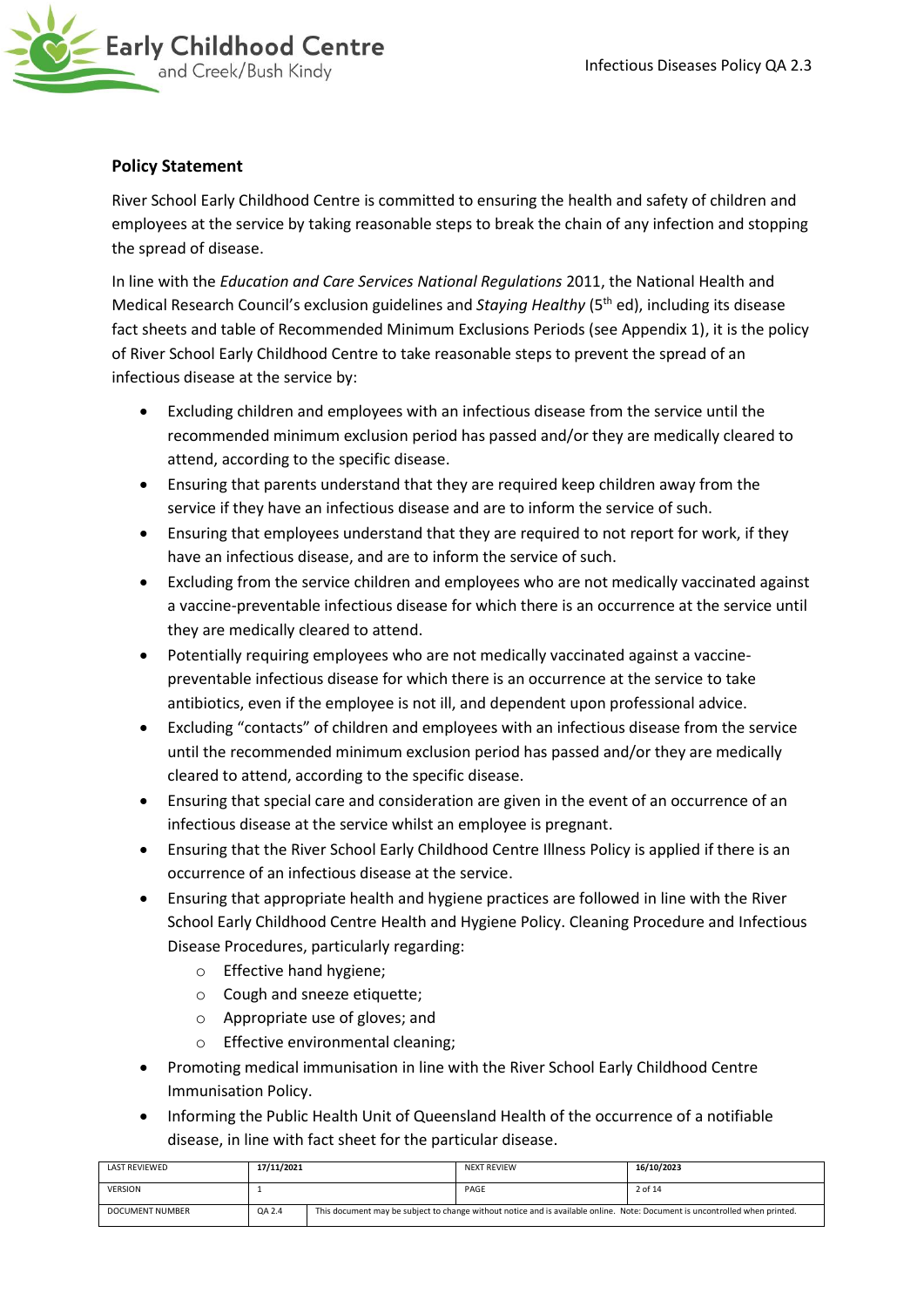

- Responding to any information requests from Queensland Health in accordance with the *Public Health Ac* 2005.
- Notifying parents of each child at the service of an occurrence of an infectious disease at the service by displaying and positioning a notice so that it is clearly visible to anyone from the main entrance of the service premises.

# **Definitions**

Definitions relevant to this policy include:

**Chain of infection**: the steps involved in the spread of germs:

- 1. The germ has a source.
- 2. The germ spreads from the source.
- 3. The germ infects another person.

All three steps need to occur for germs to spread from one person to another

**Contact**: a person who has had the opportunity to catch a disease from someone while that person was infectious. The exact definition of a contact varies depending on how the disease spreads (e.g. airborne droplets, faecal–oral route, blood), see the disease fact sheet from *[Staying Healthy \(5](https://www.nhmrc.gov.au/_files_nhmrc/publications/attachments/ch55_staying_healthy_5th_edition_updated_140616.pdf)th ed)*

**Contagious**: able to be passed from one person to another

**Contagious condition**: means a contagious medical condition prescribed under the *Public Health Regulation* 2005, Schedule 2A, Part 1 as a contagious condition

**Cough and sneeze etiquette:** covering your mouth and nose when you sneeze or cough to reduce the spread of germs in airborne droplets

**Disease fact sheet:** means the fact sheets that form part of *[Staying Healthy \(5th ed\)](https://www.nhmrc.gov.au/_files_nhmrc/publications/attachments/ch55_staying_healthy_5th_edition_updated_140616.pdf)*

**Infectious**: able to spread from one living thing to another

**Infectious disease**: disease caused by a germ that can spread from one living thing to another

**Infectious period**: the length of time a person who is infectious can spread the infection to others

**Notifiable disease**: a disease that must be reported to the Public Health Unit, see the fact sheet from *[Staying Healthy \(5](https://www.nhmrc.gov.au/_files_nhmrc/publications/attachments/ch55_staying_healthy_5th_edition_updated_140616.pdf)th ed)* for the specific disease

**Outbreak**: a sudden increase in the number of people who have a particular disease

**Public Health Unit**: part of the Queensland Health Department that investigates and provide advice on infectious diseases, including outbreak management, immunisation and other public health matters. Your *[local public health unit](http://www.health.qld.gov.au/system-governance/contact-us/contact/public-health-units/default.asp)* may be in your local area or in Brisbane.

| LAST REVIEWED   | 17/11/2021 | <b>NEXT REVIEW</b>                                                                                                          | 16/10/2023 |
|-----------------|------------|-----------------------------------------------------------------------------------------------------------------------------|------------|
| <b>VERSION</b>  |            | PAGE                                                                                                                        | 3 of 14    |
| DOCUMENT NUMBER | QA 2.4     | This document may be subject to change without notice and is available online. Note: Document is uncontrolled when printed. |            |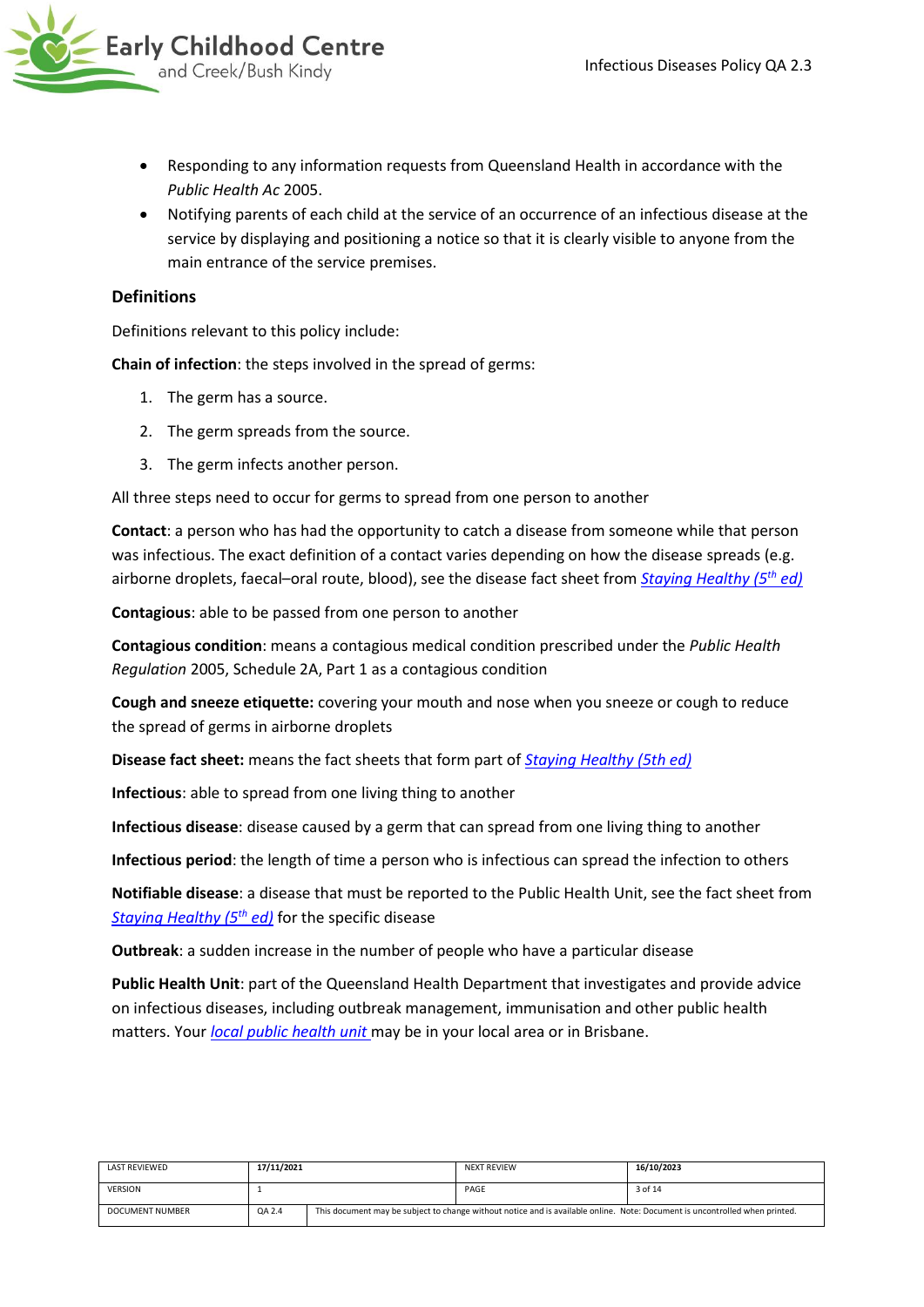

# **Responsibilities**

# **River School Early Childhood Centre has the following role and responsibilities:**

- Exclude children, employees, and contacts from the service as appropriate to the disease.
- Manage any occurrence of infectious disease according to the River School Early Childhood Centre Illness Policy and Procedures.
- Ensure effective hand hygiene, cough and sneeze etiquette, appropriate use of gloves and effective physical environment cleaning <<in accordance with the River School Early Childhood Centre Physical Environment Checklist and Cleaning Procedure.
- Promote medical immunisation in accordance with the River School Early Childhood Centre Immunisation Policy.
- Notify the Public Health Unit of Queensland Health of an occurrence of a notifiable disease.
- Comply with information requests by Queensland Health under the *Public Health Act* 2005.
- Notify parents of each child at the service of an occurrence of an infectious disease at the service.

## **Employees**

Employees of the River School Early Childhood Centre have the following role and responsibilities:

- Be aware of and act in accordance with River School Early Childhood Centre's Infectious Diseases Policy and Cleaning Procedures.
- Not report for work if they have an infectious disease and inform the service of this as soon as practicable.
- Accept and act upon decisions by River School Early Childhood Centre to take appropriate action to protect employees who are not medically immunised from vaccine-preventable infectious diseases.
- Accept and act upon decisions by River School Early Childhood Centre to exclude employees during outbreaks of some vaccine-preventable infectious diseases if they are not medically vaccinated against the disease.

## **Families**

Families of the River School Early Childhood Centre have the following role and responsibilities:

- Be aware of and act in accordance with River School Early Childhood Centre's Infectious Diseases Policy and Hygiene Procedures.
- Keep children away from the service if they have an infectious disease, and inform the service of this as soon as practicable.
- Accept and act upon decisions by River School Early Childhood Centre to exclude children during outbreaks of some vaccine-preventable infectious diseases if they are not medically vaccinated against the disease.

| LAST REVIEWED          | 17/11/2021 |  | <b>NEXT REVIEW</b>                                                                                                          | 16/10/2023 |
|------------------------|------------|--|-----------------------------------------------------------------------------------------------------------------------------|------------|
| <b>VERSION</b>         |            |  | PAGE                                                                                                                        | 4 of 14    |
| <b>DOCUMENT NUMBER</b> | QA 2.4     |  | This document may be subject to change without notice and is available online. Note: Document is uncontrolled when printed. |            |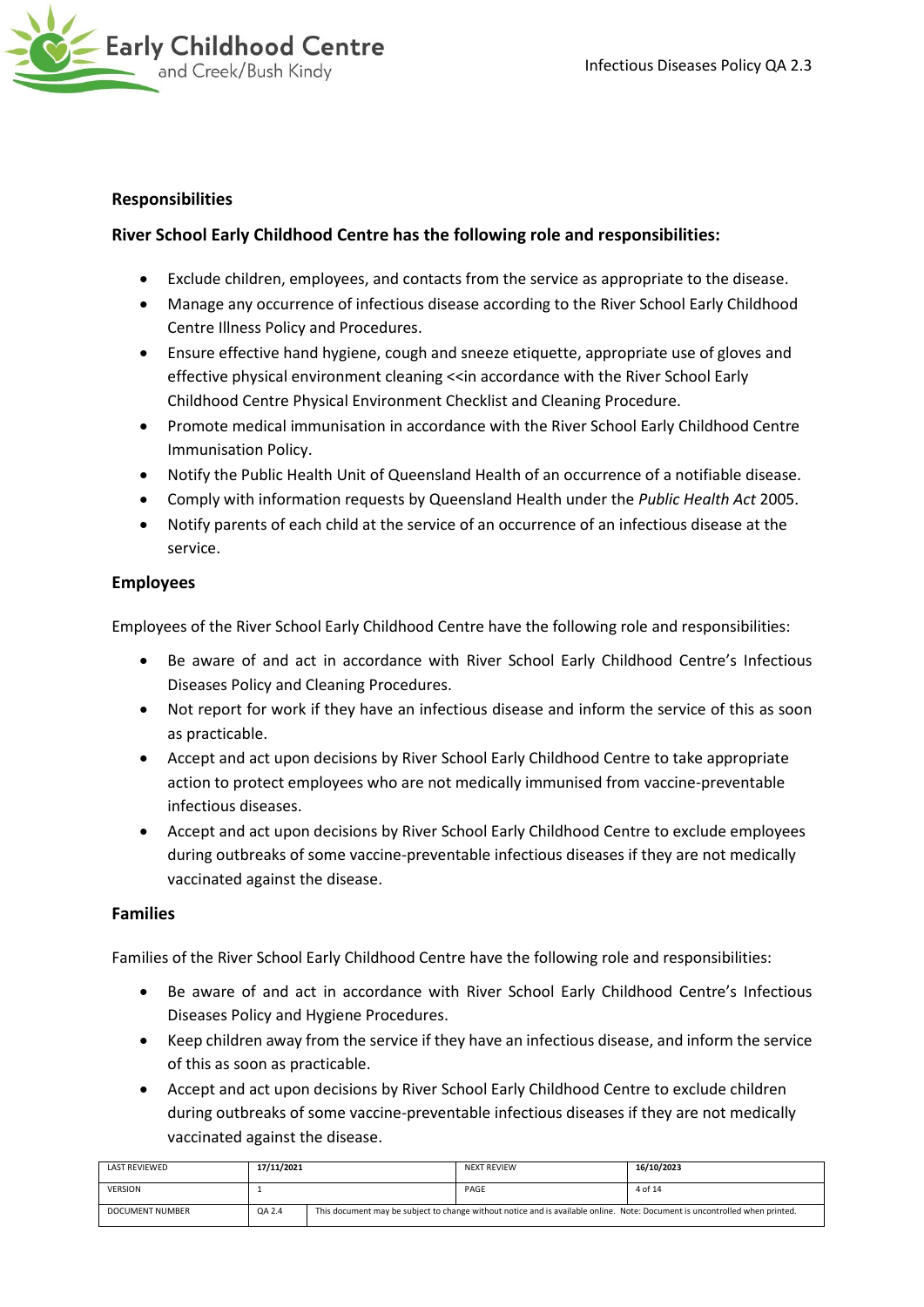

# **Implementation**

In practice, River School Early Childhood Centre's commitment to effectively prevent and managing the spread of infectious diseases means that it will implement the following measures:

- Awareness regularly raise awareness of the importance of preventing the spread of infectious diseases, including by the development and implementation of this Policy and the related Procedures, taking all reasonable steps to encourage children and employees to be vaccinated and via the clear support and promotion of this Policy.
- Training providing employees with appropriate training in hygiene and infection control.
- Record keeping, monitoring, reporting keep appropriate records, monitor, and report on infectious diseases within the service.

# **Compliance and Monitoring**

In line with the *Education and Care Service National Regulations* 2011, River School Early Childhood Centre will ensure that:

- Copies of this policy and any related procedures are readily accessible and available for inspection by the Nominated Supervisor, employees and families.
- Parents of children enrolled at the service are notified at least 14 days before the service makes any change to a policy or procedure that may have a significant impact on the service's provision of education and care to any child enrolled at the service or the family's ability to utilise the service.

## **Appendices**

In this section you should include any relevant appendices, such as flow charts

Appendix 1 – Table of Recommended Minimum Exclusion Periods

Appendix 2 – Cleaning Procedure

| LAST REVIEWED   | 17/11/2021 |  | <b>NEXT REVIEW</b>                                                                                                          | 16/10/2023 |
|-----------------|------------|--|-----------------------------------------------------------------------------------------------------------------------------|------------|
| <b>VERSION</b>  |            |  | PAGE                                                                                                                        | 5 of 14    |
| DOCUMENT NUMBER | QA 2.4     |  | This document may be subject to change without notice and is available online. Note: Document is uncontrolled when printed. |            |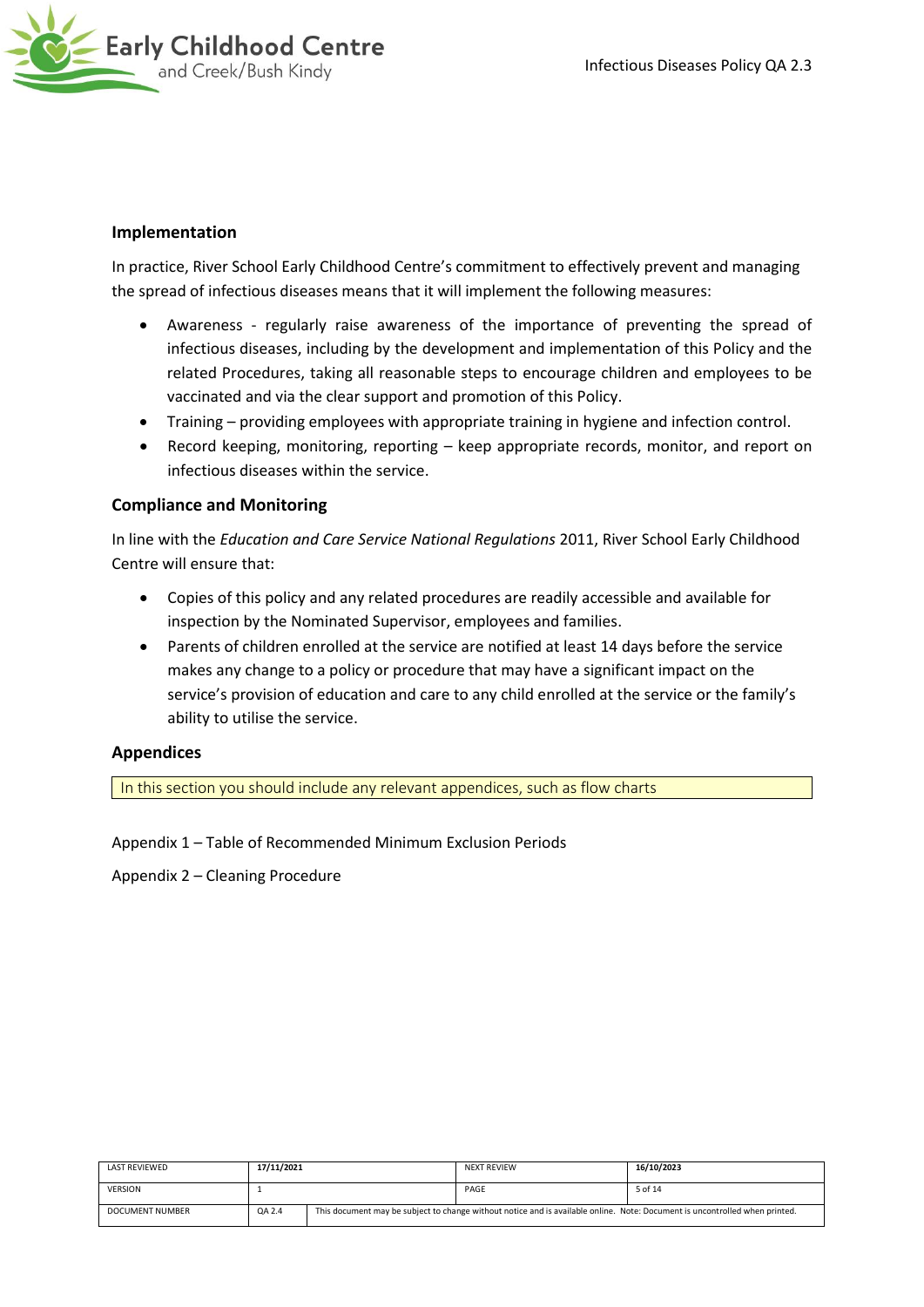**Appendix 1 – Table of Recommended Minimum Exclusion Periods** 

| <b>LAST REVIEWED</b> | 17/11/2021 | <b>NEXT REVIEW</b>                                                                                                          | 16/10/2023 |
|----------------------|------------|-----------------------------------------------------------------------------------------------------------------------------|------------|
| <b>VERSION</b>       |            | PAGE                                                                                                                        | 6 of 14    |
| DOCUMENT NUMBER      | QA 2.4     | This document may be subject to change without notice and is available online. Note: Document is uncontrolled when printed. |            |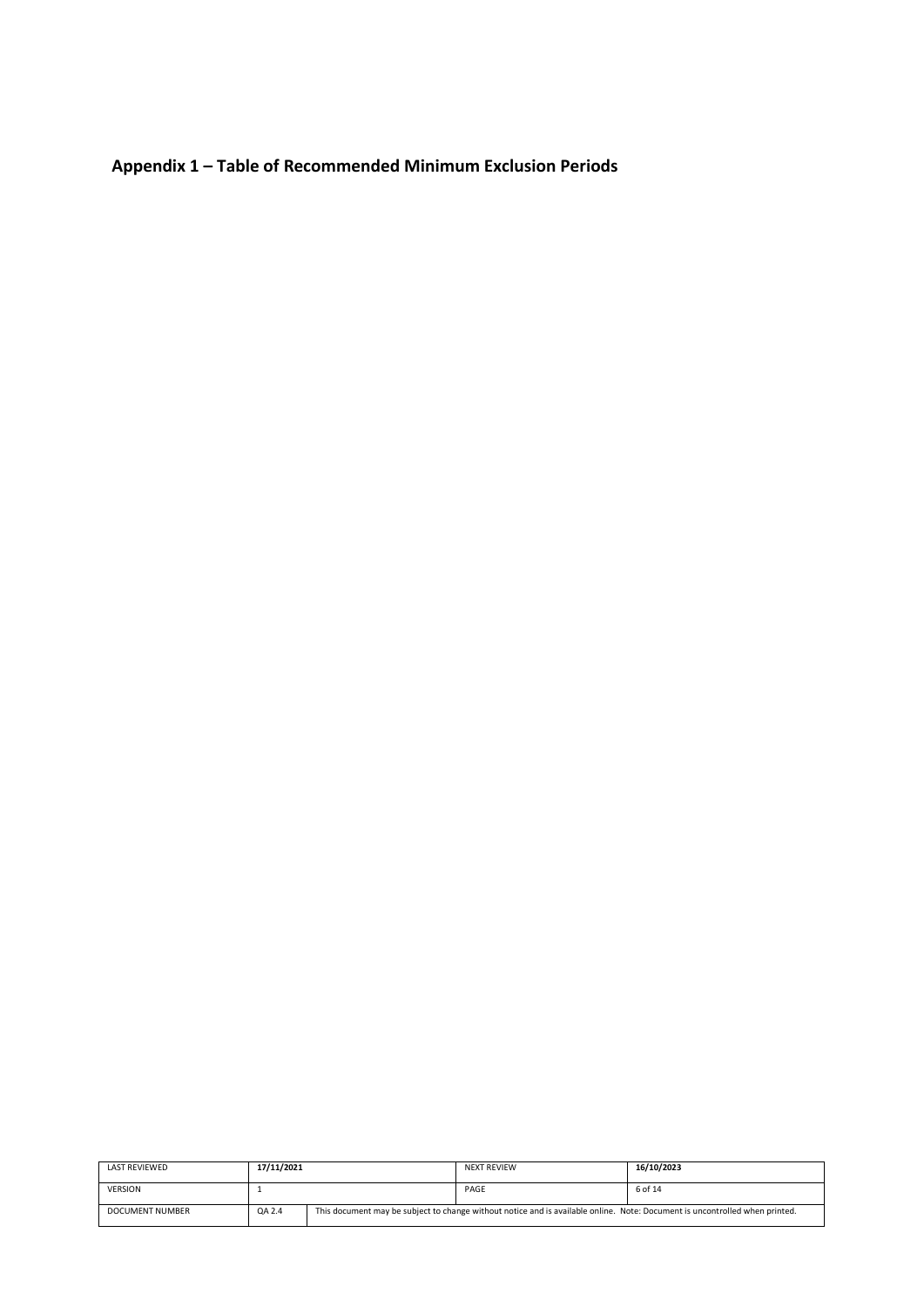| Table 1.1 | Recommended minimum exclusion periods |  |  |
|-----------|---------------------------------------|--|--|
|           |                                       |  |  |

| Condition                                                                                |                                       | <b>Exclusion of case</b>                                                                                                                                                                                                                                                                                     |                                                                                                                      |                                   | <b>Exclusion of contacts<sup>®</sup></b>                                                                    |
|------------------------------------------------------------------------------------------|---------------------------------------|--------------------------------------------------------------------------------------------------------------------------------------------------------------------------------------------------------------------------------------------------------------------------------------------------------------|----------------------------------------------------------------------------------------------------------------------|-----------------------------------|-------------------------------------------------------------------------------------------------------------|
| Campylobacter infection                                                                  |                                       | Exclude until there has not been a loose bowel<br>motion for 24 hours <sup>b</sup>                                                                                                                                                                                                                           |                                                                                                                      | Not excluded                      |                                                                                                             |
| Candidiasis (thrush)                                                                     |                                       | Not excluded                                                                                                                                                                                                                                                                                                 |                                                                                                                      | Not excluded                      |                                                                                                             |
| Cytomegalovirus (CMV) infection                                                          |                                       | Not excluded                                                                                                                                                                                                                                                                                                 |                                                                                                                      | Not excluded                      |                                                                                                             |
| Conjunctivitis                                                                           |                                       | Exclude until discharge from the eyes has stopped,<br>unless a doctor has diagnosed non-infectious<br>conjunctivitis                                                                                                                                                                                         |                                                                                                                      | Not excluded                      |                                                                                                             |
| Cryptosporidium                                                                          |                                       | Exclude until there has not been a loose bowel<br>motion for 24 hours <sup>b</sup>                                                                                                                                                                                                                           |                                                                                                                      | Not excluded                      |                                                                                                             |
| Diarrhoea<br>(no organism identified)                                                    |                                       | Exclude until there has not been a loose bowel<br>motion for 24 hours <sup>b</sup>                                                                                                                                                                                                                           |                                                                                                                      | Not excluded                      |                                                                                                             |
| Fungal infections of the skin or<br>nails (e.g. ringworm, tinea)                         |                                       | Exclude until the day after starting appropriate<br>antifungal treatment                                                                                                                                                                                                                                     |                                                                                                                      | Not excluded                      |                                                                                                             |
| Giardiasis                                                                               |                                       | Exclude until there has not been a loose bowel<br>motion for 24 hours <sup>b</sup>                                                                                                                                                                                                                           |                                                                                                                      | Not excluded                      |                                                                                                             |
| Glandular fever (mononucleosis,<br>Epstein-Barr virus [EBV] infection)                   |                                       | Not excluded                                                                                                                                                                                                                                                                                                 |                                                                                                                      | Not excluded                      |                                                                                                             |
| Hand, foot and mouth disease                                                             | Exclude until all blisters have dried |                                                                                                                                                                                                                                                                                                              | Not excluded                                                                                                         |                                   |                                                                                                             |
| Haemophilus influenzae type b (Hib)                                                      |                                       | Exclude until the person has received appropriate<br>antibiotic treatment for at least 4 days                                                                                                                                                                                                                |                                                                                                                      | Not excluded<br>specialist advice | Contact a public health unit for                                                                            |
| Head lice (pediculosis)                                                                  |                                       | Not excluded if effective treatment begins before<br>the next day at the education and care service                                                                                                                                                                                                          |                                                                                                                      | Not excluded                      |                                                                                                             |
|                                                                                          |                                       | The child does not need to be sent home<br>immediately if head lice are detected                                                                                                                                                                                                                             |                                                                                                                      |                                   |                                                                                                             |
| <b>Hepatitis A</b>                                                                       |                                       | Exclude until a medical certificate of recovery is<br>received and until at least 7 days after the onset<br>of jaundice                                                                                                                                                                                      |                                                                                                                      | Not excluded<br>room or group     | Contact a public health unit for<br>specialist advice about vaccinating<br>or treating children in the same |
| <b>Hepatitis B</b>                                                                       |                                       | Not excluded                                                                                                                                                                                                                                                                                                 |                                                                                                                      | Not excluded                      |                                                                                                             |
| <b>Hepatitis C</b>                                                                       |                                       | Not excluded                                                                                                                                                                                                                                                                                                 |                                                                                                                      | Not excluded                      |                                                                                                             |
| Herpes simplex (cold sores,<br>fever blisters)                                           |                                       | Not excluded if the person can maintain hygiene<br>practices to minimise the risk of transmission<br>If the person cannot comply with these practices<br>(e.g. because they are too young), they should<br>be excluded until the sores are dry<br>Sores should be covered with a dressing,<br>where possible |                                                                                                                      | Not excluded                      |                                                                                                             |
|                                                                                          | Human immunodeficiency virus (HIV)    |                                                                                                                                                                                                                                                                                                              | Not excluded<br>If the person is severely immune compromised,<br>they will be vulnerable to other people's illnesses |                                   | Not excluded                                                                                                |
| Human parvovirus B19 (fifth disease,<br>erythema infectiosum, slapped cheek<br>syndrome) |                                       | Not excluded                                                                                                                                                                                                                                                                                                 |                                                                                                                      | Not excluded                      |                                                                                                             |
| LAST REVIEWED                                                                            | 17/11/2021                            |                                                                                                                                                                                                                                                                                                              | <b>NEXT REVIEW</b>                                                                                                   |                                   | 16/10/2023                                                                                                  |

| <b>LAST REVIEWED</b> | 17/11/2021 |                                                                                                                             | <b>NEXT REVIEW</b> | 16/10/2023 |
|----------------------|------------|-----------------------------------------------------------------------------------------------------------------------------|--------------------|------------|
| <b>VERSION</b>       |            |                                                                                                                             | PAGE               | 7 of 14    |
| DOCUMENT NUMBER      | QA 2.4     | This document may be subject to change without notice and is available online. Note: Document is uncontrolled when printed. |                    |            |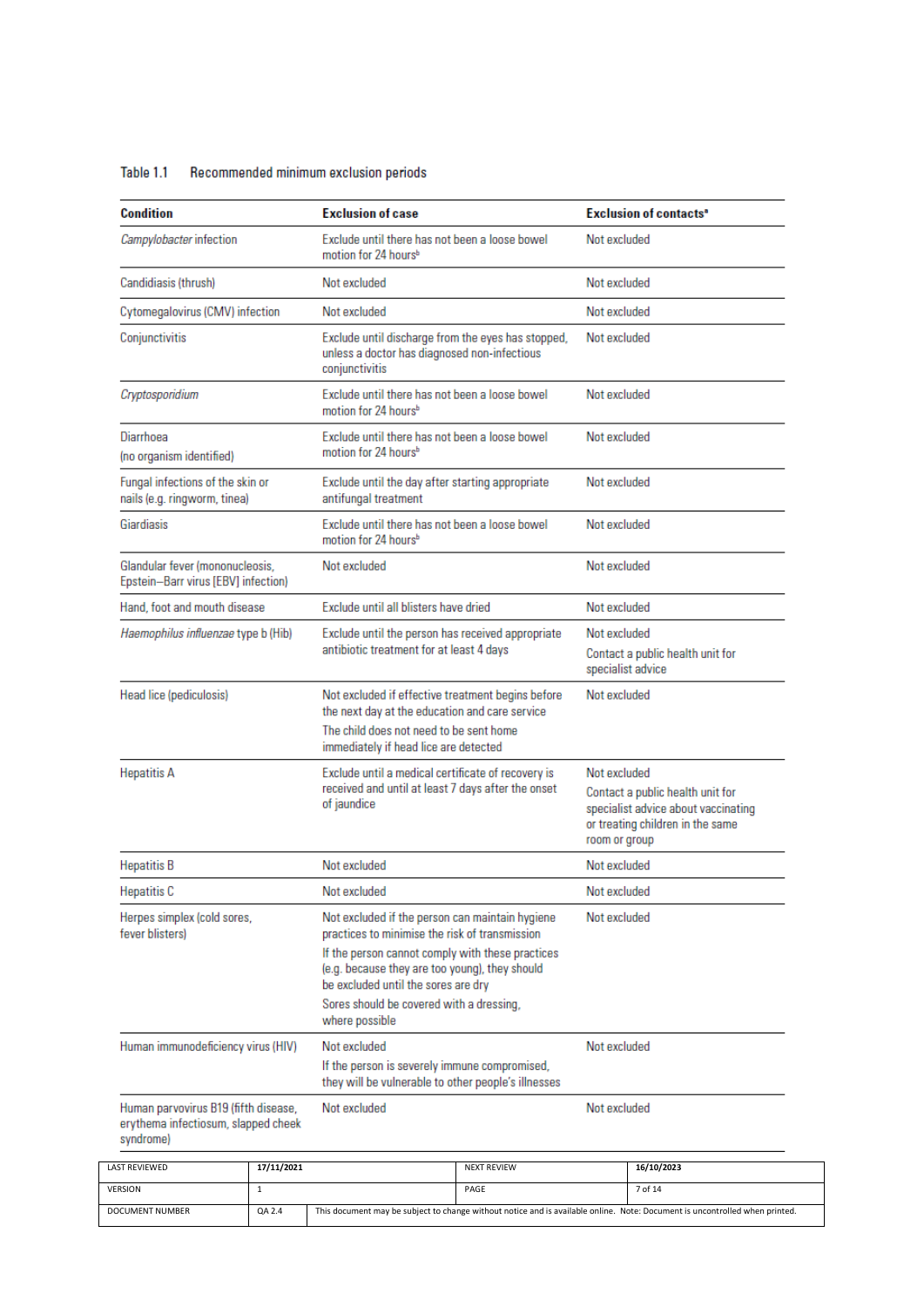| Condition                                              |            | <b>Exclusion of case</b>                                                                                              |                                                                                   |  | <b>Exclusion of contacts<sup>®</sup></b>                                                                                                                                                                        |  |
|--------------------------------------------------------|------------|-----------------------------------------------------------------------------------------------------------------------|-----------------------------------------------------------------------------------|--|-----------------------------------------------------------------------------------------------------------------------------------------------------------------------------------------------------------------|--|
| <b>Hydatid disease</b>                                 |            | Not excluded                                                                                                          |                                                                                   |  | Not excluded                                                                                                                                                                                                    |  |
| Impetigo                                               |            | Exclude until appropriate antibiotic treatment<br>has started                                                         |                                                                                   |  | Not excluded                                                                                                                                                                                                    |  |
|                                                        |            | Any sores on exposed skin should be covered<br>with a watertight dressing                                             |                                                                                   |  |                                                                                                                                                                                                                 |  |
| Influenza and influenza-like illnesses                 |            | Exclude until person is well                                                                                          |                                                                                   |  | Not excluded                                                                                                                                                                                                    |  |
| Listeriosis                                            |            | Not excluded                                                                                                          |                                                                                   |  | Not excluded                                                                                                                                                                                                    |  |
| <b>Measles</b>                                         |            | Exclude for 4 days after the onset of the rash                                                                        |                                                                                   |  | Immunised and immune contacts are<br>not excluded                                                                                                                                                               |  |
|                                                        |            |                                                                                                                       |                                                                                   |  | For non-immunised contacts, contact a<br>public health unit for specialist advice<br>All immunocompromised children<br>should be excluded until 14 days<br>after the appearance of the rash in<br>the last case |  |
| Meningitis (viral)                                     |            | Exclude until person is well                                                                                          |                                                                                   |  | Not excluded                                                                                                                                                                                                    |  |
| Meningococcal infection                                |            | Exclude until appropriate antibiotic treatment                                                                        |                                                                                   |  | Not excluded                                                                                                                                                                                                    |  |
|                                                        |            |                                                                                                                       | has been completed                                                                |  | Contact a public health unit for<br>specialist advice about antibiotics<br>and/or vaccination for people who<br>were in the same room as the case                                                               |  |
| Molluscum contagiosum                                  |            | Not excluded                                                                                                          |                                                                                   |  | Not excluded                                                                                                                                                                                                    |  |
| <b>Mumps</b>                                           |            | Exclude for 9 days or until swelling goes down<br>(whichever is sooner)                                               |                                                                                   |  | Not excluded                                                                                                                                                                                                    |  |
| <b>Norovirus</b>                                       |            |                                                                                                                       | Exclude until there has not been a loose bowel<br>motion or vomiting for 48 hours |  | Not excluded                                                                                                                                                                                                    |  |
| Pertussis (whooping cough)                             |            | Exclude until 5 days after starting appropriate<br>antibiotic treatment, or for 21 days from the<br>onset of coughing |                                                                                   |  | Contact a public health unit for<br>specialist advice about excluding<br>non-vaccinated contacts, or antibiotics                                                                                                |  |
| Pneumococcal disease                                   |            | Exclude until person is well                                                                                          |                                                                                   |  | Not excluded                                                                                                                                                                                                    |  |
| Roseola                                                |            | Not excluded                                                                                                          |                                                                                   |  | Not excluded                                                                                                                                                                                                    |  |
| Ross River virus                                       |            | Not excluded                                                                                                          |                                                                                   |  | Not excluded                                                                                                                                                                                                    |  |
| Rotavirus infection                                    |            | Exclude until there has not been a loose bowel<br>motion or vomiting for 24 hours <sup>b</sup>                        |                                                                                   |  | Not excluded                                                                                                                                                                                                    |  |
| Rubella (German measles)                               |            | Exclude until the person has fully recovered or<br>for at least 4 days after the onset of the rash                    |                                                                                   |  | Not excluded                                                                                                                                                                                                    |  |
| Salmonellosis                                          |            | motion for 24 hours <sup>b</sup>                                                                                      | Exclude until there has not been a loose bowel                                    |  | Not excluded                                                                                                                                                                                                    |  |
| Scabies                                                |            | treatment                                                                                                             | Exclude until the day after starting appropriate                                  |  | Not excluded                                                                                                                                                                                                    |  |
| Shigellosis                                            |            | motion for 24 hours <sup>b</sup>                                                                                      | Exclude until there has not been a loose bowel                                    |  | Not excluded                                                                                                                                                                                                    |  |
| Streptococcal sore throat (including<br>scarlet fever) |            | Exclude until the person has received antibiotic<br>treatment for at least 24 hours and feels well                    |                                                                                   |  | Not excluded                                                                                                                                                                                                    |  |
|                                                        |            |                                                                                                                       |                                                                                   |  |                                                                                                                                                                                                                 |  |
| Toxoplasmosis                                          |            | Not excluded                                                                                                          |                                                                                   |  | Not excluded                                                                                                                                                                                                    |  |
| LAST REVIEWED                                          | 17/11/2021 |                                                                                                                       | <b>NEXT REVIEW</b>                                                                |  | 16/10/2023                                                                                                                                                                                                      |  |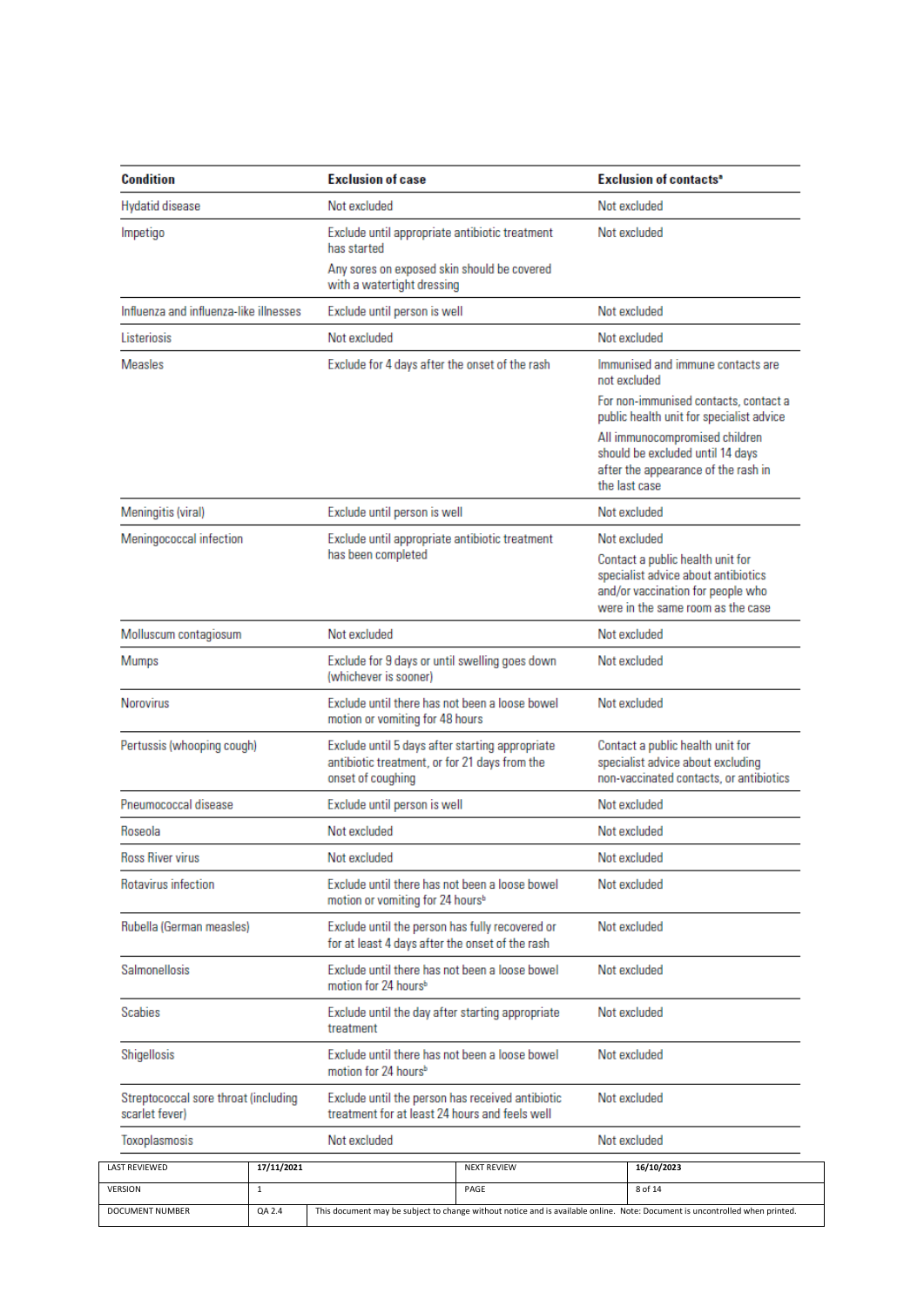| <b>Condition</b>                        | <b>Exclusion of case</b>                                                                                                                                             | <b>Exclusion of contacts<sup>®</sup></b>                                                                                                                                                                                        |
|-----------------------------------------|----------------------------------------------------------------------------------------------------------------------------------------------------------------------|---------------------------------------------------------------------------------------------------------------------------------------------------------------------------------------------------------------------------------|
| Tuberculosis (TB)                       | Exclude until medical certificate is produced from<br>the appropriate health authority                                                                               | Not excluded<br>Contact a public health unit for<br>specialist advice about screening,<br>antibiotics or specialist TB clinics                                                                                                  |
| Varicella (chickenpox)                  | Exclude until all blisters have dried-this is usually<br>at least 5 days after the rash first appeared in non-<br>immunised children, and less in immunised children | Any child with an immune deficiency<br>(for example, leukaemia) or receiving<br>chemotherapy should be excluded for<br>their own protection as they are at<br>high risk of developing severe disease<br>Otherwise, not excluded |
| Viral gastroenteritis (viral diarrhoea) | Exclude until there has not been a loose bowel<br>motion for 24 hours <sup>b</sup>                                                                                   | Not excluded                                                                                                                                                                                                                    |
| Worms                                   | Exclude if loose bowel motions are occurring<br>Exclusion is not necessary if treatment<br>has occurred                                                              | Not excluded                                                                                                                                                                                                                    |

a The definition of 'contacts' will vary according to the disease-refer to the specific fact sheet for more information.

b If the cause is unknown, possible exclusion for 48 hours until the cause is identified. However, educators and other staff who have a food handling role should always be excluded until there has not been a loose bowel motion for 48 hours. Adapted from SA Health Communicable Disease Control Branch http://www.dh.sa.gov. au/pehs/ygw/index.htm .Note that exclusion advice is consistent with the Communicable Diseases Network Australia Series of National Guidelines (SoNGs), where available.

## Source: *Staying Healthy (5th ed.)*

Appendix 2 – Cleaning Procedure

## **Aim**

Through proper cleaning and sanitation, the likelihood of contaminated will decrease and will discourage pests from the premises. Maintaining a clean and hygienic environment will ensure that staff and children will be less likely to contract illnesses. We understand the meaning of cleaning and sanitising to be:

- Cleaning the removal of waste, dirt and grease from equipment and premises.
- Sanitation reduces the number of microorganisms present.

Cleaning needs to cover the following areas to ensure that the whole centre is operated in a clean and hygienic manner

- Cleaning outdoor tables areas– Green Cloth
- Bathroom cleaning both am and pm Brown Cloth
- Laundry cleaning Brown cloth
- Bed cleaning paper towel
- Art and craft and messy activities Red/Pink cloth
- Furniture, toys, walls, shelving, and storage Blue cloth

| LAST REVIEWED   | 17/11/2021 |                                                                                                                             | <b>NEXT REVIEW</b> | 16/10/2023 |
|-----------------|------------|-----------------------------------------------------------------------------------------------------------------------------|--------------------|------------|
| <b>VERSION</b>  |            |                                                                                                                             | PAGE               | 9 of 14    |
| DOCUMENT NUMBER | QA 2.4     | This document may be subject to change without notice and is available online. Note: Document is uncontrolled when printed. |                    |            |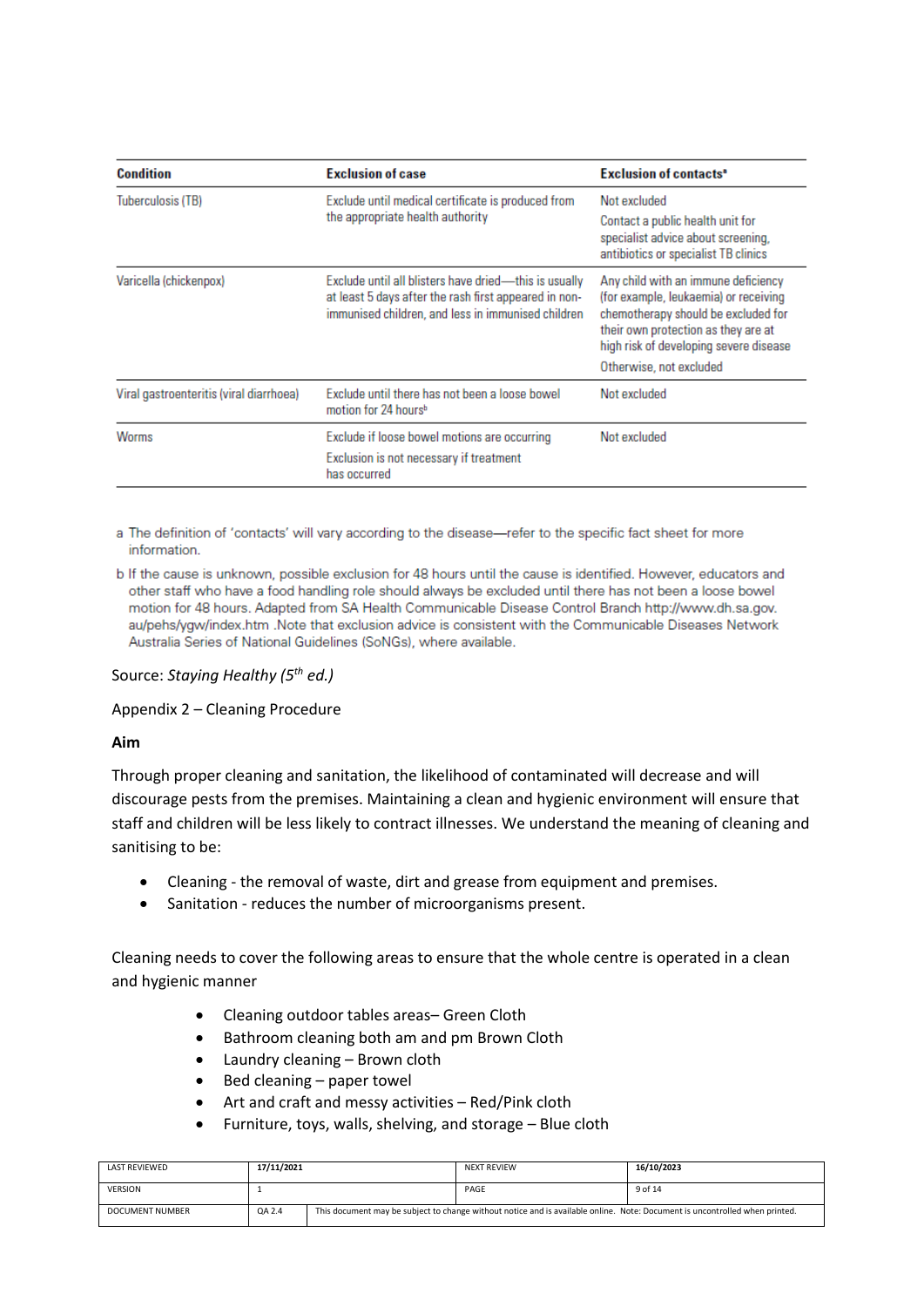Despite the services of a contracted cleaner, employees are still to ensure that the incidental cleaning occurs throughout the day.

Each room is responsible for the cleanliness of their room and any remaining shared areas of the centre.

Employees will ensure that physical environment checklists are completed on a daily, weekly, and monthly basis.

Any cleaning that cannot be completed by a staff member due to safety will need to be recorded on to the maintenance report.

The cleaning of ceiling fans will be done by the Cleaner or Maintenance.

#### **Related Policies**

Infectious Disease Policy Hygiene Policy Maintenance policy

#### **Who is affected by this procedure?**

| Children        |
|-----------------|
| Parents         |
| Family          |
| Educators       |
| Management      |
| <b>Visitors</b> |
| Volunteers      |

#### **Implementation**

#### **Food service and eating areas, utensils, equipment, storage and play areas cleaning procedure**

• All items that encounter food must be effectively cleaned. This process removes dirt and grease and kills bacteria. The appropriate cloth, check cloth legend, must be used for this process. **Green, red/pink** or **yellow** cloth.

#### Preparation

- Remove excessive food particles.
- Rinse with warm water.

#### Cleaning

- Wash with hot water (60 C) and detergent.
- Rinse with clean water.

| LAST REVIEWED   | 17/11/2021 |                                                                                                                             | <b>NEXT REVIEW</b> | 16/10/2023 |
|-----------------|------------|-----------------------------------------------------------------------------------------------------------------------------|--------------------|------------|
| <b>VERSION</b>  |            |                                                                                                                             | PAGE               | 10 of 14   |
| DOCUMENT NUMBER | QA 2.4     | This document may be subject to change without notice and is available online. Note: Document is uncontrolled when printed. |                    |            |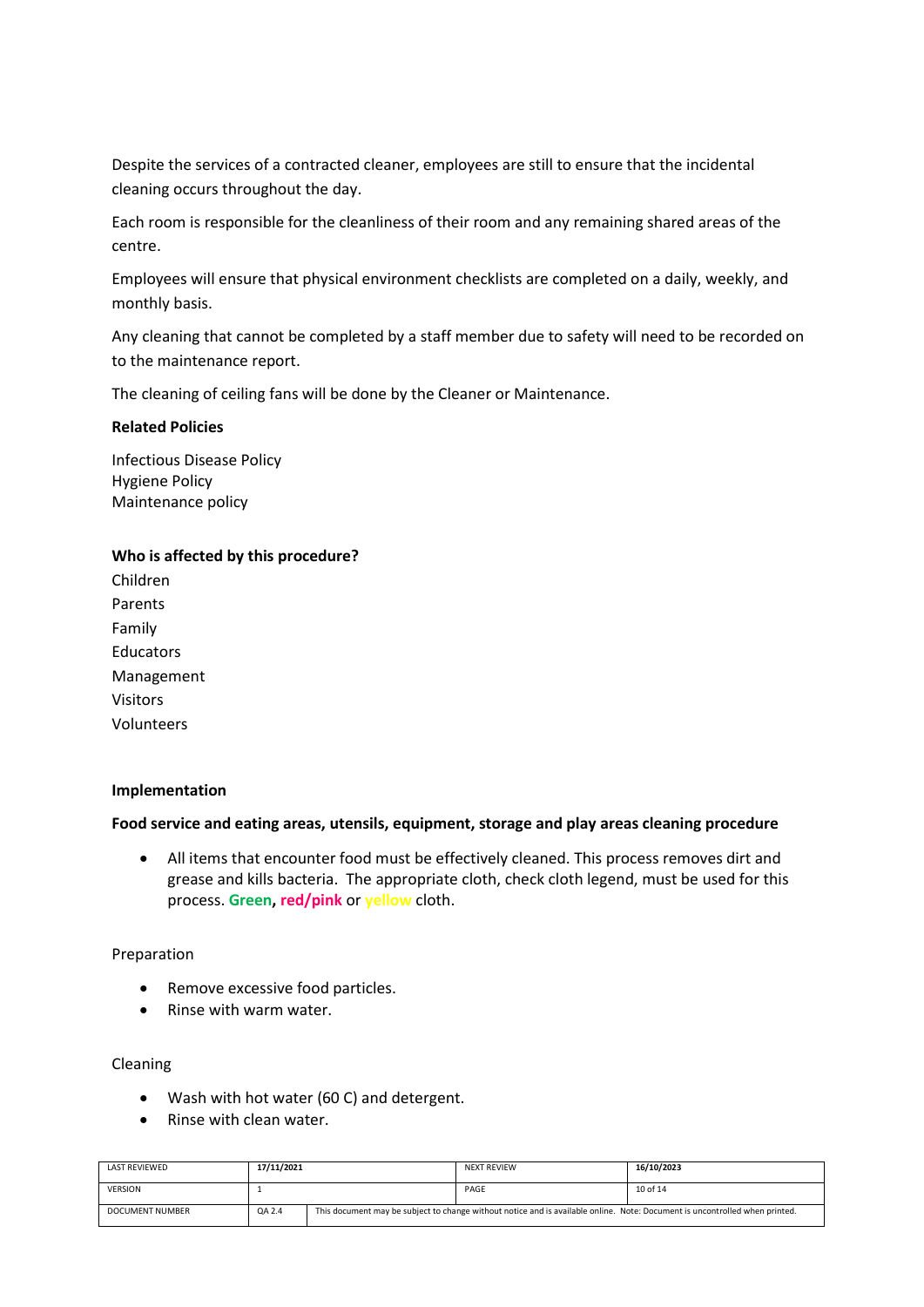Cleaning detergent solution strengths, times and temperature requirements are to be in accordance with the manufacturer's specifications. All chemicals used for cleaning and sanitation are stored away from any food in a locked cupboard.

Sanitising (bacteria killing stage)

- Treat with hot clean water for at least one minute; or
- If required wash in anti-bacterial solution.

## Air drying

• Leave benches, containers, and equipment to air dry. The most hygienic way to dry equipment is in a draining rack. If not possible dry by hand using a clean tea towel.

## **Bathroom cleaning**

## Cleaning the toilets

Use **brown** cloths for bathroom cleaning. Use a new cloth for sinks and bench tops and a new cloth for cistern and a new cloth for toilet seats, top and under.

- Spray all surfaces with orange squirt and let sit for a few minutes to disinfect.
- Sweep floors with bathroom broom while waiting for Orange Squirt to take effect and then use bathroom dustpan and brush to sweep up debris.
- Wipe all surfaces, starting with bench tops and then paper towel dispensers and soap dispensers and then sinks with one cloth.
- Use a fresh cloth to wipe all cisterns down.
- Use a fresh cloth to wipe **all** top of seats first then wipe all under seats
- Use bathroom mop and bucket to mop floors after other cleaning

## Check and refill

• Check and refill any items as required, e.g., paper towel, soap, toilet paper etc. At all times toilets require toilet paper. The check and refill process should be done as needed throughout the day.

## Nappy bins/ Bins

• To be taken out at midday cleaning cycle and again at the end of the day.

| LAST REVIEWED          | 17/11/2021 |                                                                                                                             | <b>NEXT REVIEW</b> | 16/10/2023 |
|------------------------|------------|-----------------------------------------------------------------------------------------------------------------------------|--------------------|------------|
| <b>VERSION</b>         |            |                                                                                                                             | PAGE               | 11 of 14   |
| <b>DOCUMENT NUMBER</b> | QA 2.4     | This document may be subject to change without notice and is available online. Note: Document is uncontrolled when printed. |                    |            |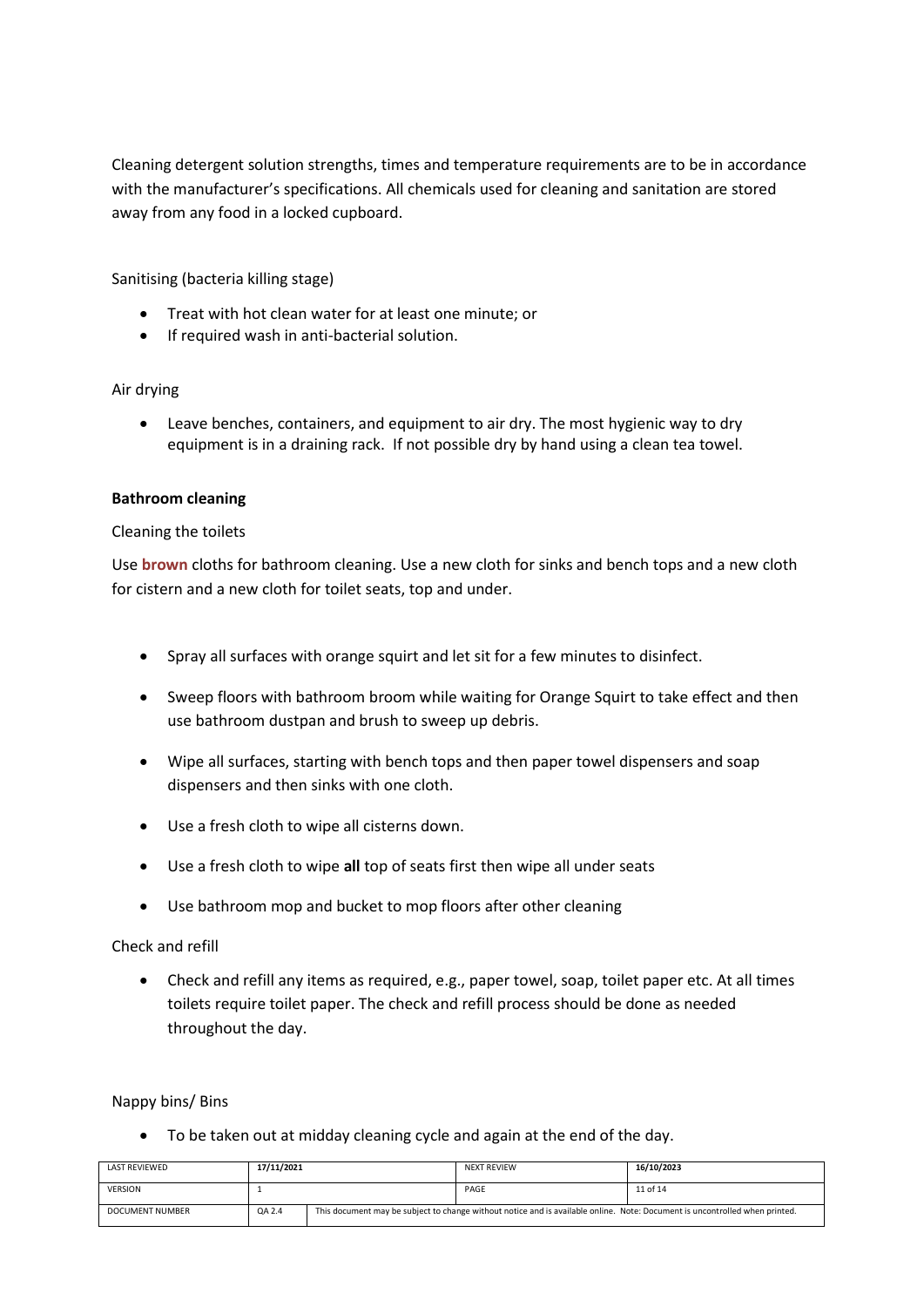• Empty all bins and replace bin liner in nappy bin. Empty nappy bins if they smell, regardless if they are full or not. Take rubbish to large bins outside. Indoor bins are to be washed on a Friday afternoon and left to dry in the sun over the weekend. It is the last staff member in each rooms' responsibility to ensure this is done.

# Room Floors

• Sweep floors with room broom and then mop with room mop using applicable floor solution as per centre requirement. Mop buckets are not to be accessible to children in rooms or bathrooms due to risk of drowning. If mop buckets are filled and cannot be used straight away, then they are to be stored in the Laundry where they are inaccessible for children **or** emptied until they can be used.

## **Cleaning of cloths**

All except brown cleaning cloths to be washed at the end of each day. When cloths are appearing to be worn and no longer fit for purpose, dispose of them in the general rubbish bin. Brown cleaning cloths can be kept in the dirty brown cloth receptacle and washed every second day and always on a Friday.

## Laundry

Washing to be carried out continuously throughout the day adhering to loads of:

- Sheets, blankets, pillowcases, and cushion covers.
- Face washers, bibs, tea towels, green and yellow cloths, and kitchen aprons.
- Floor towels, art aprons and pink/red cloths.
- Bathroom cloths washed every second day, separately to any other washable items.
- Hang washing outside on drying racks in sun to air dry if weather is permitting.
- Large blankets and towels are to be hung outside (not to go in the dryer).

When using the dryer, it is preferred that all washing is air dried and dryer used only in emergency circumstances or prolonged raining days:

- Do not overload the drier.
- Check the lint in the dryer vent before each load.
- Clean the lint from dryer vent after each load.
- Green, yellow, and pink/red cloths have dryer priority.
- Washing is to be folded and returned to rooms when dry.

| LAST REVIEWED   | 17/11/2021 |                                                                                                                             | <b>NEXT REVIEW</b> | 16/10/2023 |
|-----------------|------------|-----------------------------------------------------------------------------------------------------------------------------|--------------------|------------|
| <b>VERSION</b>  |            |                                                                                                                             | PAGE               | 12 of 14   |
| DOCUMENT NUMBER | QA 2.4     | This document may be subject to change without notice and is available online. Note: Document is uncontrolled when printed. |                    |            |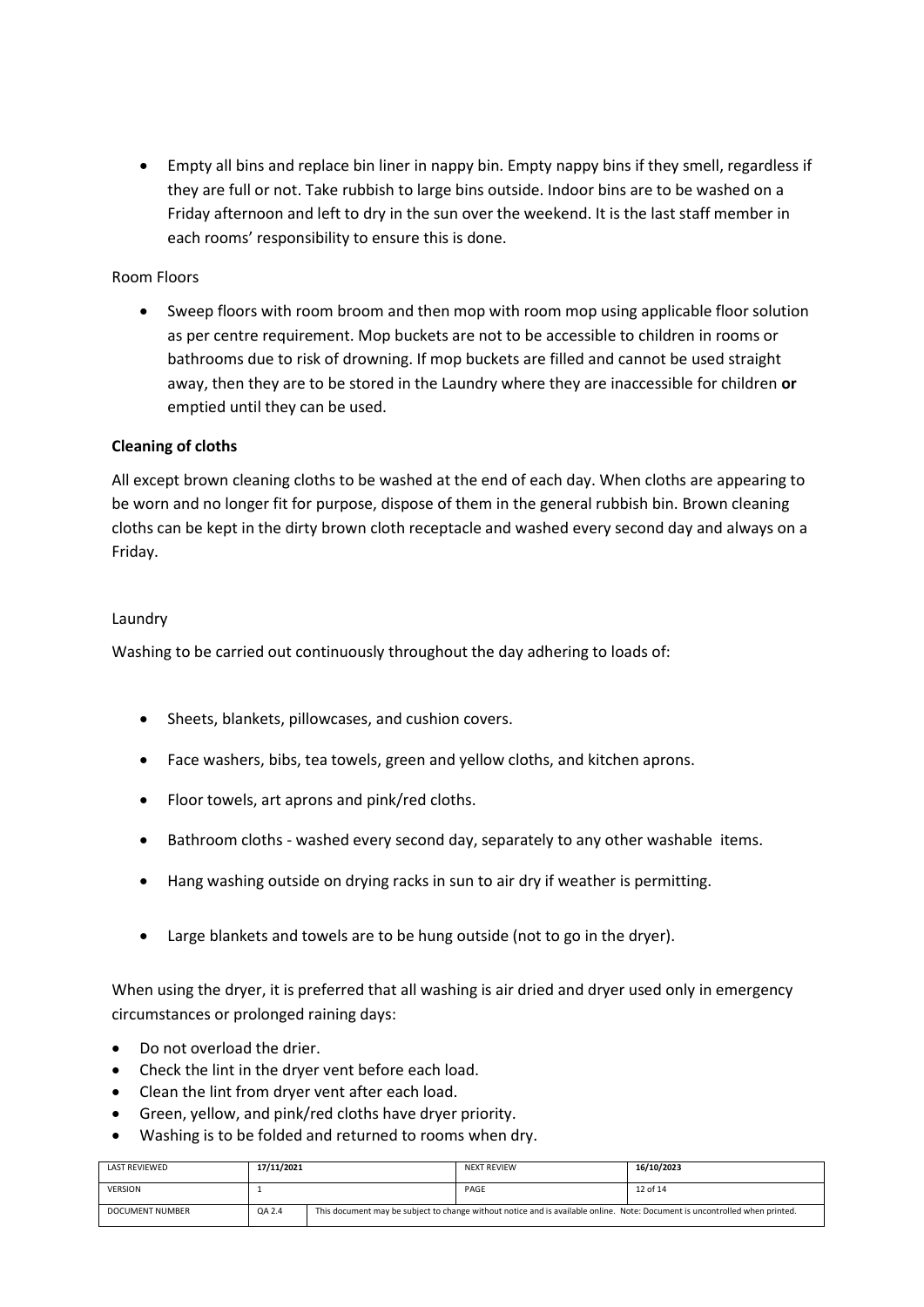- Clean the laundry sinks and make sure they are empty no art equipment to be left overnight.
- Restock chemicals as required. Advise Director if stock is running low.
- Mop buckets are to be emptied down the mop drain slowly. Any spillage should be cleaned up.
- Mops and buckets to be stored appropriately in designated area.
- Hang mops up on hooks and leave to dry.
- Place buckets upside down. Never leave full buckets on the floor.
- Try to ensure all washing is done before the end of each day.
- Sweep and mop foyer floor and leave to air dry.

## **Bed cleaning procedure**

- After removing all children's bedding, spray mattress with orange squirt and if possible, allow to air dry. If obvious signs of soiling, wipe over with paper towel and place mattress in sun to dry.
- If bedding used belongs to the centre, wash after the child's last day of attendance for the week, as per laundry procedure.

## **Cleaning of Toys**

- All mouthed toys need to be cleaned daily. Generally, this will be during rest time and the end of the day to ensure that cross contamination does not occur. All toys that could have encountered the mouth or bodily fluids are to be placed in the "mouthed toys" bucket and cleaned at the end of each day.
- Wash toys in hot soapy water and place on towel to air dry.
- When a child has been unwell in the centre with a contagious illness i.e., gastro; all toys and equipment are to be cleaned including and not limited to shelves, baskets, chairs, and tables.

#### **Source**

## **Education and Care Services National Regulations 2012**

#### **National Quality Standard**

Occupational Health & Safety Act 2004

NSW food Authority

**[Staying healthy](https://www.nhmrc.gov.au/sites/default/files/documents/attachments/ch55-staying-healthy.pdf)** 

#### **Review**

The procedure will be reviewed annually.

The review will be conducted by:

- Management
- **Employees**

| LAST REVIEWED          | 17/11/2021 |                                                                                                                             | <b>NEXT REVIEW</b> | 16/10/2023 |
|------------------------|------------|-----------------------------------------------------------------------------------------------------------------------------|--------------------|------------|
| <b>VERSION</b>         |            |                                                                                                                             | PAGE               | 13 of 14   |
| <b>DOCUMENT NUMBER</b> | QA 2.4     | This document may be subject to change without notice and is available online. Note: Document is uncontrolled when printed. |                    |            |